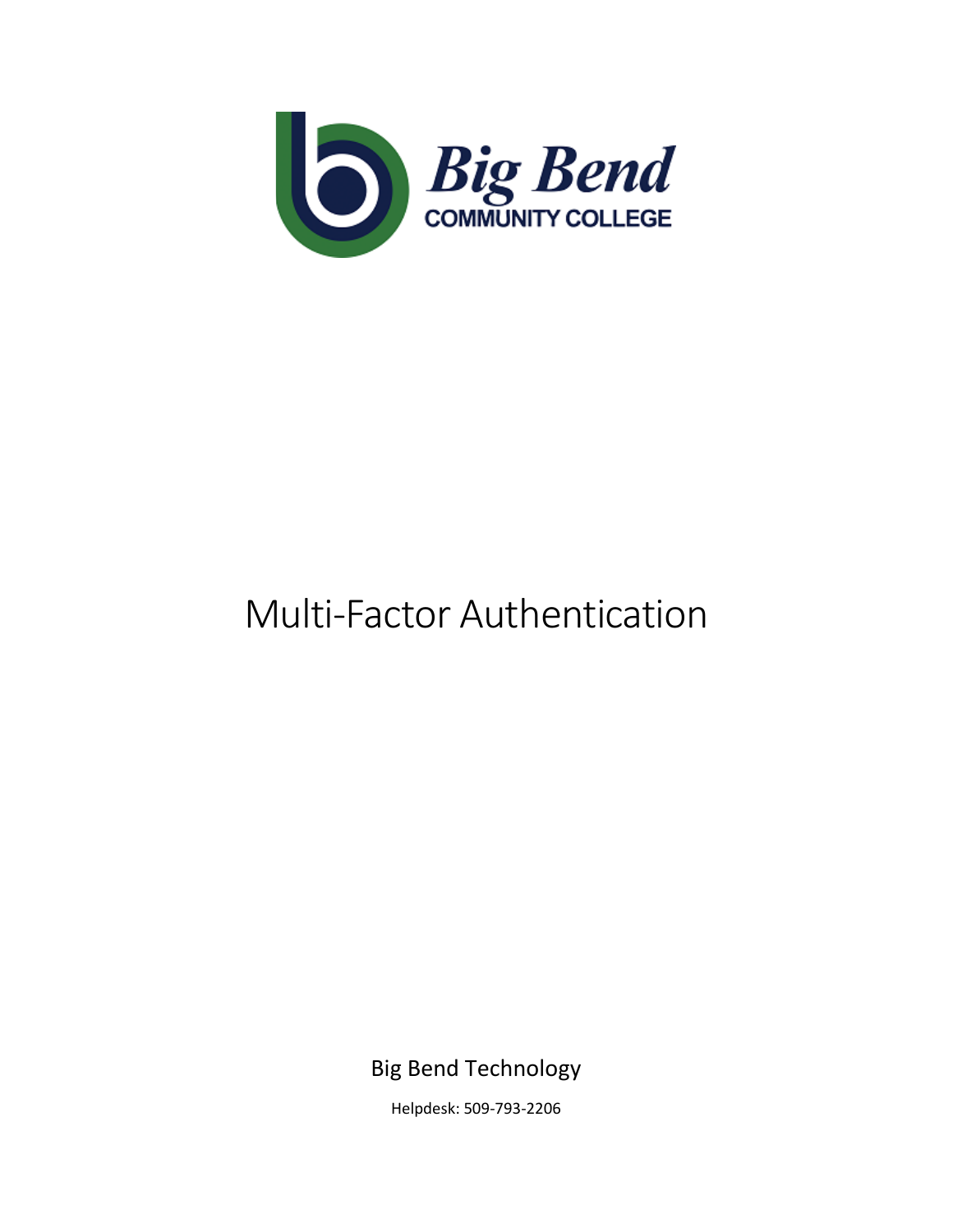# Table of Contents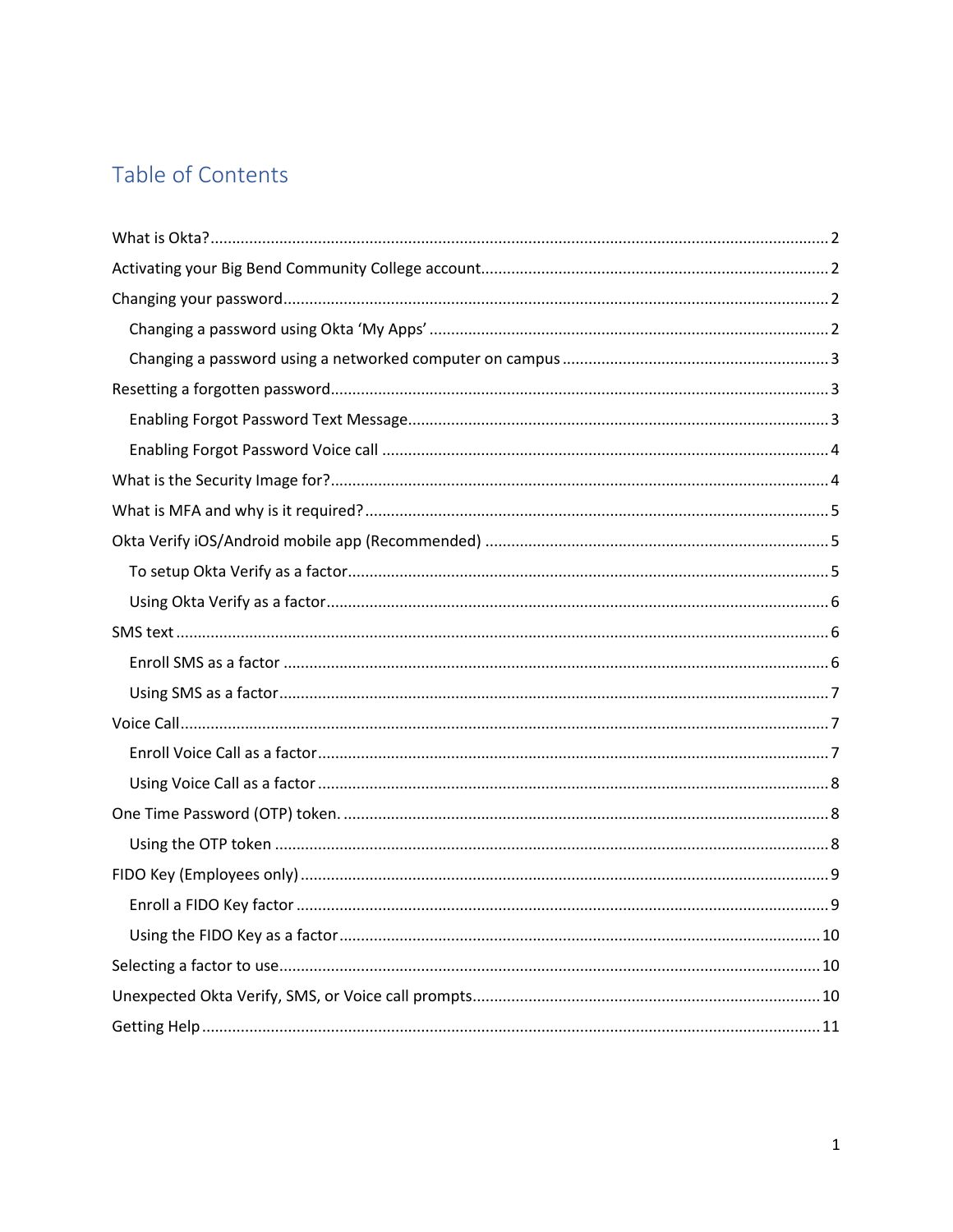# <span id="page-2-0"></span>What is Okta?

Big Bend uses Okta to provide Single Sign-On (SSO) and Multi-Factor Authentication (MFA) functionality to our employees and students. One major component of our implementation is an application dashboard where you can quickly access and launch applications that are available to you. This dashboard is accessed from the 'My Apps' link at the top of the Big Bend Webpage.

The second component of our Okta implementation is for providing Multi-Factor Authentication services to help secure our network from hackers and phishing attacks. This document describes features and the use of Okta for Multi-Factor Authentication at Big Bend Community College.

# <span id="page-2-1"></span>Activating your Big Bend Community College account

When being onboarded as either a student or an employee at Big Bend you'll be given a ctcLink ID (also known as your employee ID or EMPLID). You will also be given a network login account that is tied to that ctcLink ID. To use that login account, you must first activate and set a password for that account.

You will be notified as soon as your ctcLink ID is available. Students will be notified during the admissions process and employees will be notified during the hiring process.

- 1. Visit the New User Activation tool here: [https://activateuser.bigbend.edu](https://activateuser.bigbend.edu/)
- 2. Enter your First Name, Last Name, ctcLink ID and Date of Birth, and then click "Find Account". **Note**: These must match exactly as they're listed in the ctcLink system. If you need help at this point, please contact the Registration office (for students) or the HR office (for employees).
- 3. Next, make a note of your Big Bend Username and Email address as shown. This is what you'll use to login with from now on.
- 4. Enter a phone number in the 'SMS Phone' and/or 'Voice phone' fields to setup Self-Service password reset and MFA functionality. (**Note**: This is optional but highly recommended to make resetting a forgotten password much easier. Otherwise, you'll need to contact the BBCC Helpdesk to reset a forgotten password).
- 5. Finally, enter a new password to use for your account. Be sure to adhere to the password requirements shown on the screen.

# <span id="page-2-2"></span>Changing your password

If you would like to change your password and know your current password, you can reset it in several different ways:

<span id="page-2-3"></span>Changing a password using Okta 'My Apps'

- 1. Click the 'My Apps' link at the top of the Big Bend Webpage
- 2. If you're already authenticated, you'll be automatically directed to your dashboard. Otherwise, you'll need to first login through Okta
- 3. From your Okta 'My Apps' dashboard, click your name in the upper right-hand corner, and select "Settings".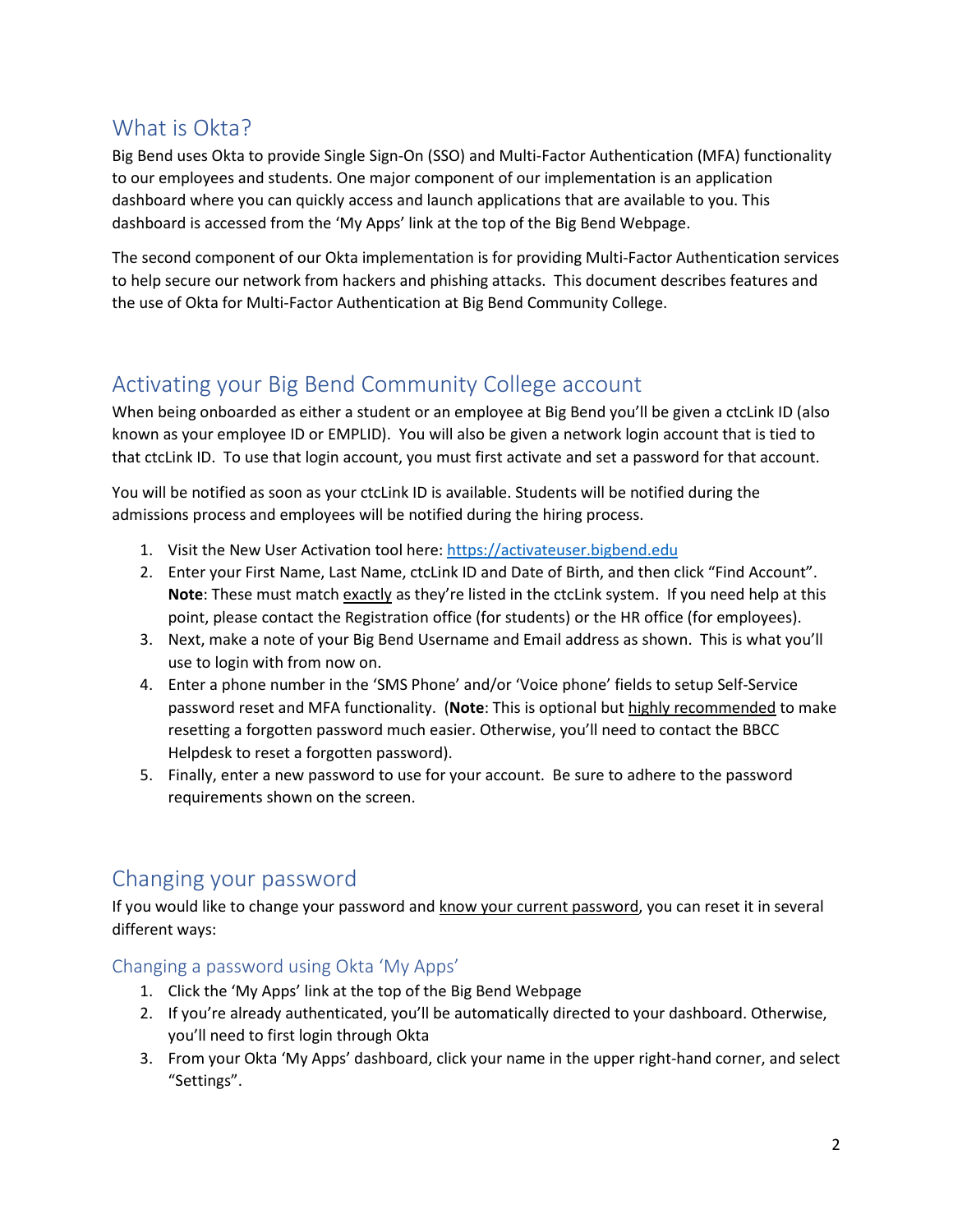4. The account settings page appears. You may need to click on the green "Edit Profile" button to access

#### <span id="page-3-0"></span>Changing a password using a networked computer on campus

Log in to a networked computer on campus, press the Ctrl + Alt + Delete keys (at the same time), then select "Change a password". Enter your existing password in the 'old password' field and then type a new password in the 'new password' and 'confirm password' fields.

# <span id="page-3-1"></span>Resetting a forgotten password

If you've forgotten your password and have signed up for SMS/Voice Call authentication when you activated your account, you can reset it using the self-service password reset functionality in Okta:

- 1. Click the 'My Apps' link at the top of the Big Bend Webpage
- 2. At the sign in screen, click the link "Need help signing in?" at the bottom of the form, and then select "Forgot password?"
- 3. Enter your Big Bend username or email address and click either "Reset via SMS" to get a code sent to your cell phone via SMS, or "Reset via Voice Call" to receive a voice call that reads the code aloud.
- 4. Enter the code that was sent via SMS or Voice Call in the field provided and click "Verify". (Note: in some instances, when requesting a code via SMS, you may have to first click the button "Send Code")
- 5. Once Okta verifies the code, you'll be asked to create a new password. Remember to adhere to the password requirements listed.
- 6. Click Reset Password.

#### <span id="page-3-2"></span>Enabling Forgot Password Text Message

If you did not initially setup SMS authentication during initial account activation, you can do so from within your Okta dashboard. If you've enabled SMS or Voice call factors for MFA, then it will also be used for self-service password reset. To verify or set the self-service password reset options:

- 1. Click the 'My Apps link at the top of the Big Bend Webpage. (If you're already authenticated, you'll be automatically directed to your dashboard. Otherwise, you'll need to first login through Okta.)
- 2. From your Okta 'My Apps' dashboard, click your name in the upper right-hand corner, and select "Settings"
- 3. The account settings page appears. You may need to click on the green "Edit Profile" button at the top (if shown) to enable access to the sections below
- 4. Scroll down to the section labeled "Forgot Password Text Message" and click "Add Phone Number". (If this section already shows your phone number, then this feature is already setup and ready to use. You can edit or delete the phone number by using the buttons provided.)
- 5. Select the country where your phone is registered and enter a 10-digit phone number (with area code, but NOT country code). Click "Send Code"
- 6. An SMS text message with a 6-digit code will be sent to your mobile device. Enter the code in the field provided and click "Verify".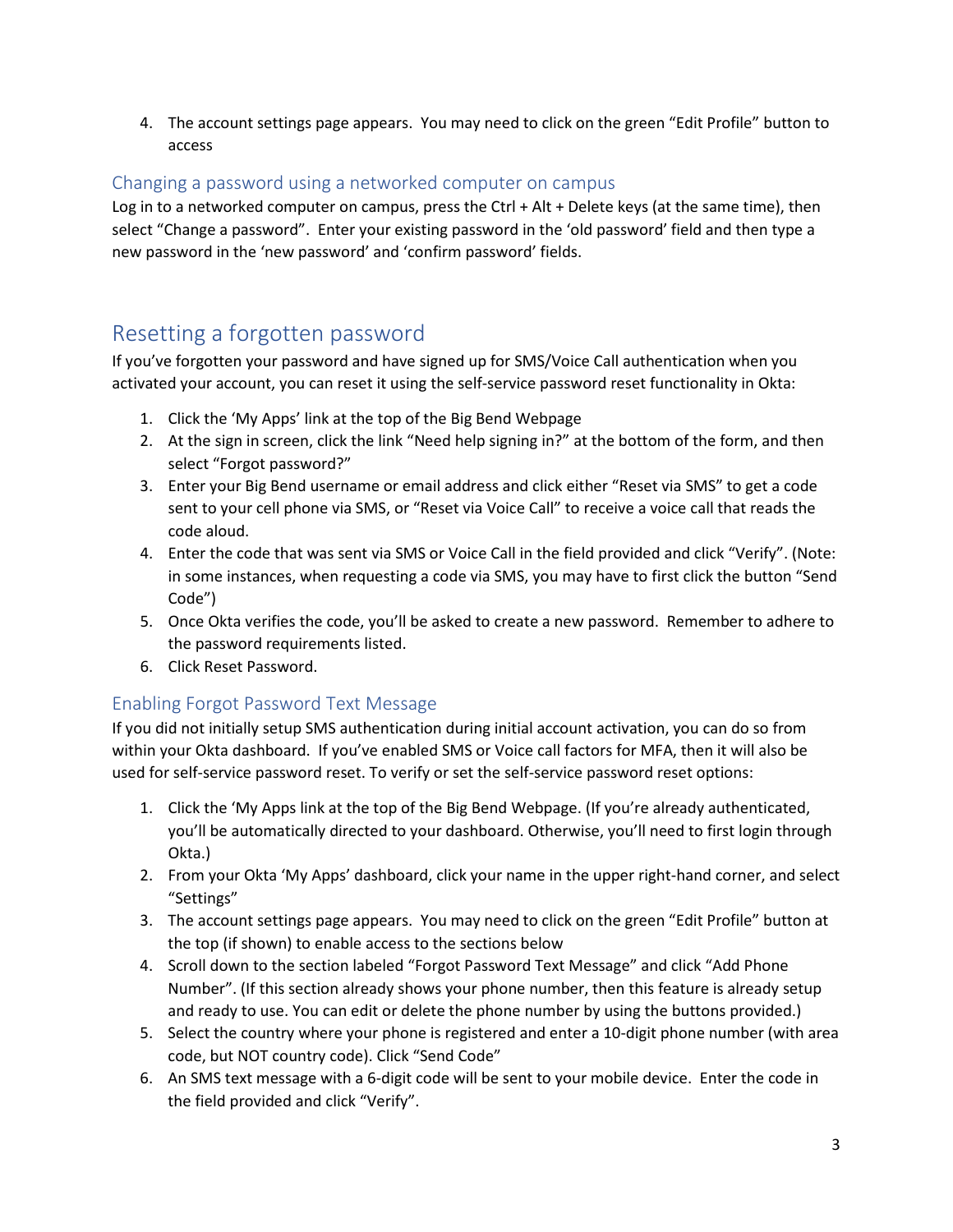### <span id="page-4-0"></span>Enabling Forgot Password Voice call

If you did not initially setup Voice call authentication during initial account activation, you can do so from within your Okta dashboard. If you've enabled SMS or Voice call factors for MFA, then it will also be used for self-service password reset. To verify or set the self-service password reset options:

- 1. Click the 'My Apps link at the top of the Big Bend Webpage (If you're already authenticated, you'll be automatically directed to your dashboard. Otherwise, you'll need to first login through Okta.)
- 2. From your Okta 'My Apps' dashboard, click your name in the upper right-hand corner, and select "Settings"
- 3. The account settings page appears. You may need to click on the green "Edit Profile" button at the top (if shown) to enable access to the sections below
- 4. Scroll down to the section labeled "Forgot Password Voice Call" and click "Add Phone Number". (If this section already shows your phone number, then this feature is already setup and ready to use. You can edit or delete the phone number by using the buttons provided.)
- 5. Select the country where your phone is registered and enter a 10-digit phone number (with area code, but NOT country code). Click "Call"
- 6. An automated voice call will be made to the phone number you specified and will read a 5-digit number aloud. Enter the code in the field provided and click "Verify".

# <span id="page-4-1"></span>What is the Security Image for?

Okta uses a Security Image to help you to identify a real Okta login prompt from a fraudulent or spoofed login prompt. Phishing emails will often link you to a spoofed login window that looks like the real thing to get you to unknowingly give them your login credentials. They then use those credentials to access your account to send more Phishing emails to others or to gain further access into our network.

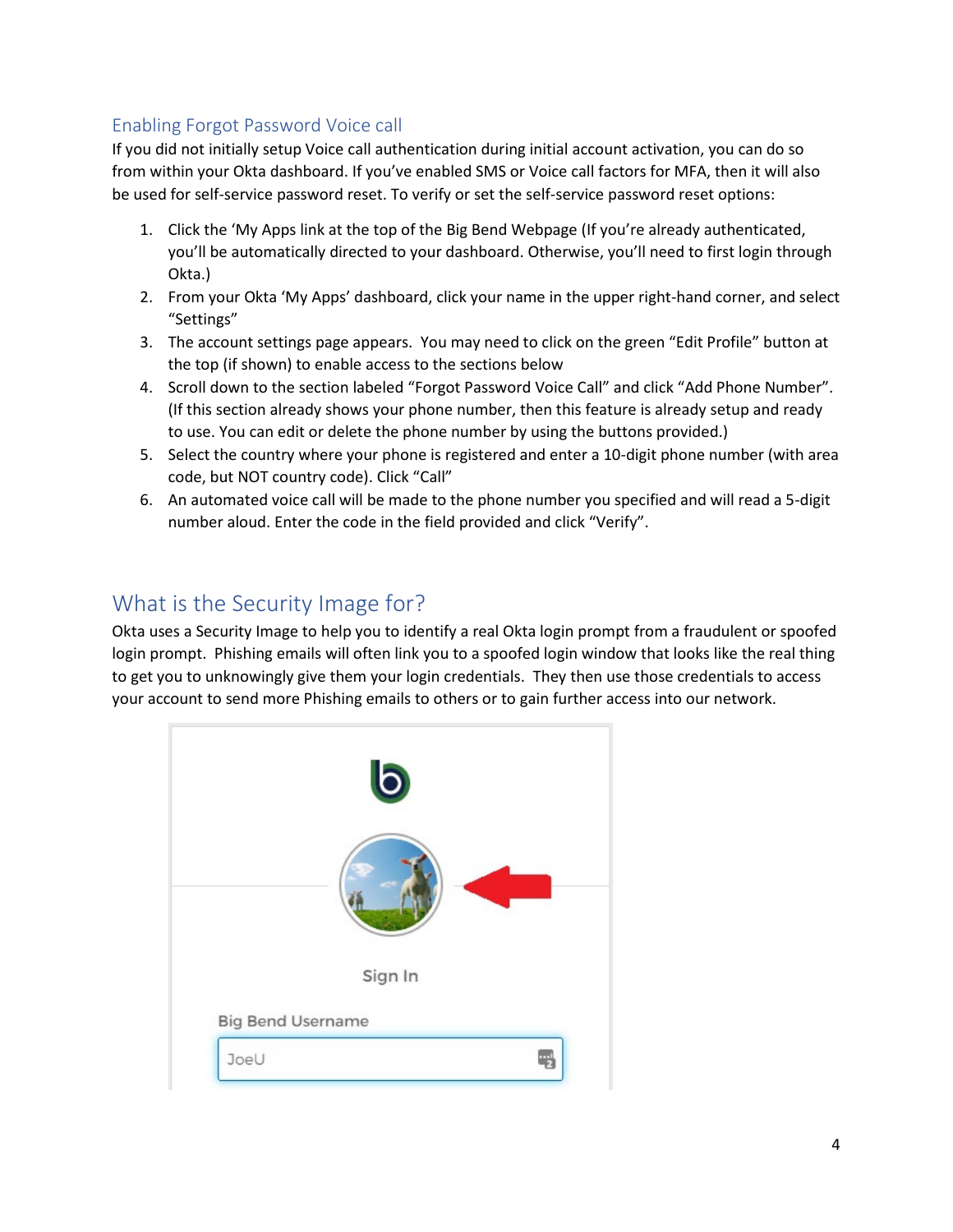The security image is used to help you identify if the login window is authentic. When you setup a security image, Okta will display that image during the login process after you type in your Big Bend Username. This is a sign to you that the login window is authentic and is not spoofed.

Okta will ask you to set a security image the first time you login. You can also set or change your security image through your Okta dashboard settings screen.

### <span id="page-5-0"></span>What is MFA and why is it required?

MFA (Multi-Factor Authentication) is a method of securing your account by requiring two or more pieces of information, or 'Factors', to login. Factors can be something you know such as a password or pin number, something you have like an SMS text message or push notification to a mobile device or something you are such as a biometric scan. Combining two or more of these factors during login is what's called Multi-Factor Authentication.

MFA is used to help protect your account against hackers and phishing attacks by making it more difficult for the attacker to access your account. Many State and Federal laws and policies are now, or will soon be, requiring MFA authentication.

At Big Bend, there are several types of factors available to you to choose from in addition to your password. You can enable more than one type of factor available to be used:

- iOS/Android app that can be used to receive push notifications
- SMS text message to a mobile phone
- Voice Call to a mobile or landline phone
- Physical One Time Password 'token' which will display a random 6-digit number
- FIDO2 (WebAuthn) USB touch security key

Starting Summer of 2022, Big Bend Community College will be requiring MFA to be used for all network accounts to help keep our network secure. This includes both employees and student accounts. You'll be prompted for a second factor based on risk and behavior analysis, per device, at least once every 30 days although may be more frequent depending on where you are logging in from, what type of device, or service being accessed.

# <span id="page-5-1"></span>Okta Verify iOS/Android mobile app (Recommended)

The recommended factor for students and employees that have a mobile device is to install the free "Okta Verify" app to receive push notifications. This would allow you to use your device as an MFA factor without relying on your wireless carrier's SMS reliability or security. SMS messages sometimes do not go through or can be delayed. With Okta Verify, it's all done securely through the lightweight app. The Okta Verify app can also be used without Wi-Fi or Cellular Data network signal.

#### <span id="page-5-2"></span>To setup Okta Verify as a factor

1. Click the 'My Apps' link at the top of the Big Bend Webpage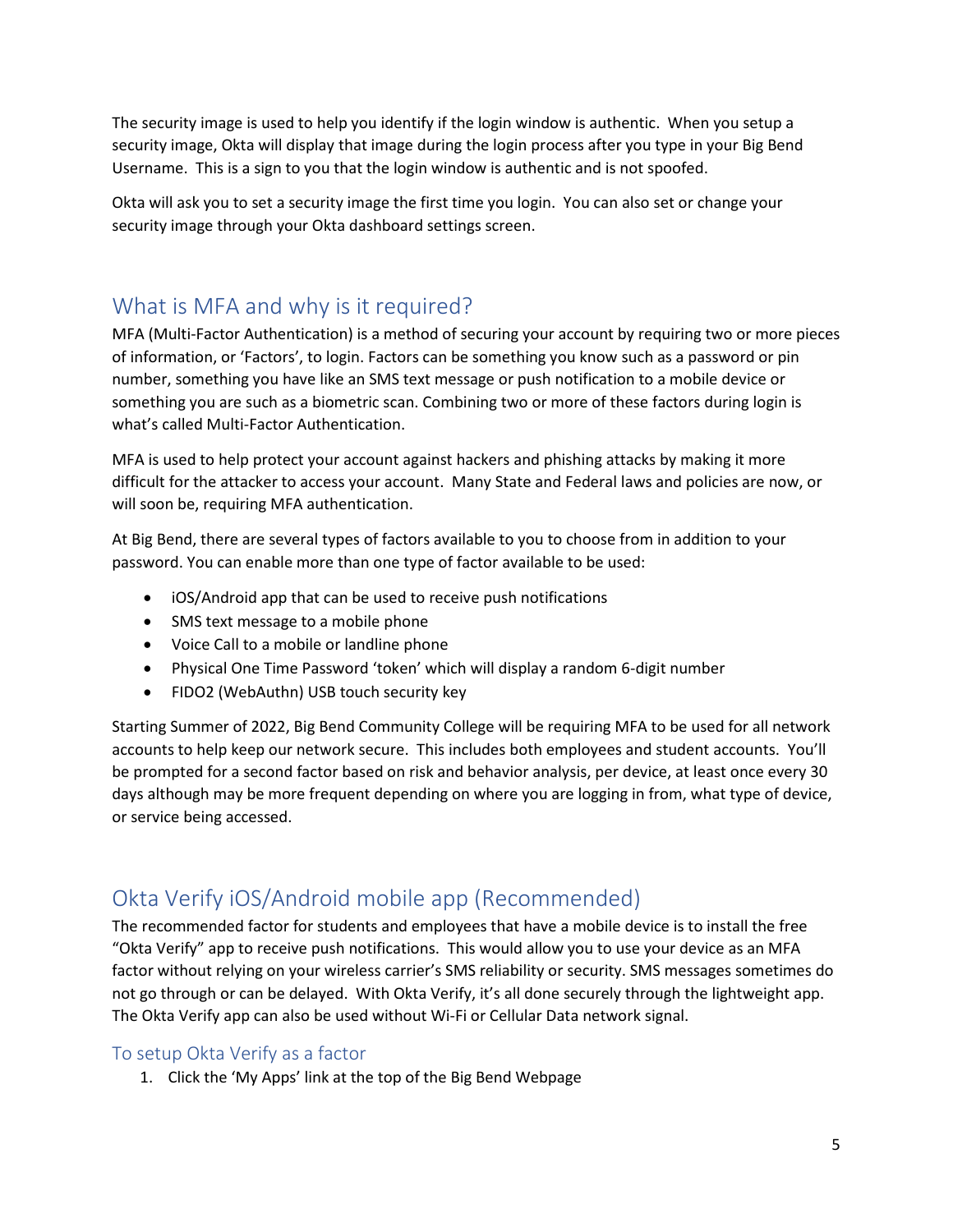- 2. If you're already authenticated, you'll be automatically directed to your dashboard. Otherwise, you'll need to first login through Okta.
- 3. From your Okta 'My Apps' dashboard, click your name in the upper right-hand corner, and select "Settings".
- 4. The account settings page appears. You may need to click on the green "Edit Profile" button at the top (if shown) to enable access to the sections below.
- 5. Scroll down to the section labeled "Extra Verification" and click "Set up" next to Okta Verify.
- 6. On the Set up multifactor authentication window, click the "Setup" button.
- 7. Select your mobile device type (iPhone or Android) and then download the "Okta Verify" app from the app store on your mobile device. (**Note**: be sure to download the "Okta Verify" app not the "Okta Mobile" app). Click Next once the app is downloaded to your mobile device.



8. Launch the Okta Verify app on your mobile device and select "Add an account". Scan the QR code displayed on the screen using the app. (Click "Can't scan?" if you're unable to scan the QR code to have an activation link sent via SMS or Email)

#### <span id="page-6-0"></span>Using Okta Verify as a factor

- 1. When prompted for an authentication factor, select "Okta Verify (device name)" from the available factors list and click "Send Push"
- 2. The Okta Verify app will display a push notification on your device. Click "Yes, it's me" on the notification.
	- a. If you're in an area with no Wi-Fi or mobile data signal, you can alternately enter a 6 digit code displayed in the Okta Verify app.

### <span id="page-6-1"></span>SMS text

The SMS text factor works by sending an SMS text message with a 6-digit code to your mobile device. You then enter that code into the prompt to verify your identity.

When activating your account for the first time, you're given the opportunity to setup the SMS factor. Although it is optional, setting it will enable SMS to be used as an MFA factor and as an extra verification for Self-Service Password Reset. This is the easiest way to setup MFA and self-service password reset.

#### <span id="page-6-2"></span>Enroll SMS as a factor

- 1. Click the 'My Apps' link at the top of the Big Bend Webpage
- 2. If you're already authenticated, you'll be automatically directed to your dashboard. Otherwise, you'll need to first login through Okta.
- 3. From your Okta 'My Apps' dashboard, click your name in the upper right-hand corner, and select "Settings".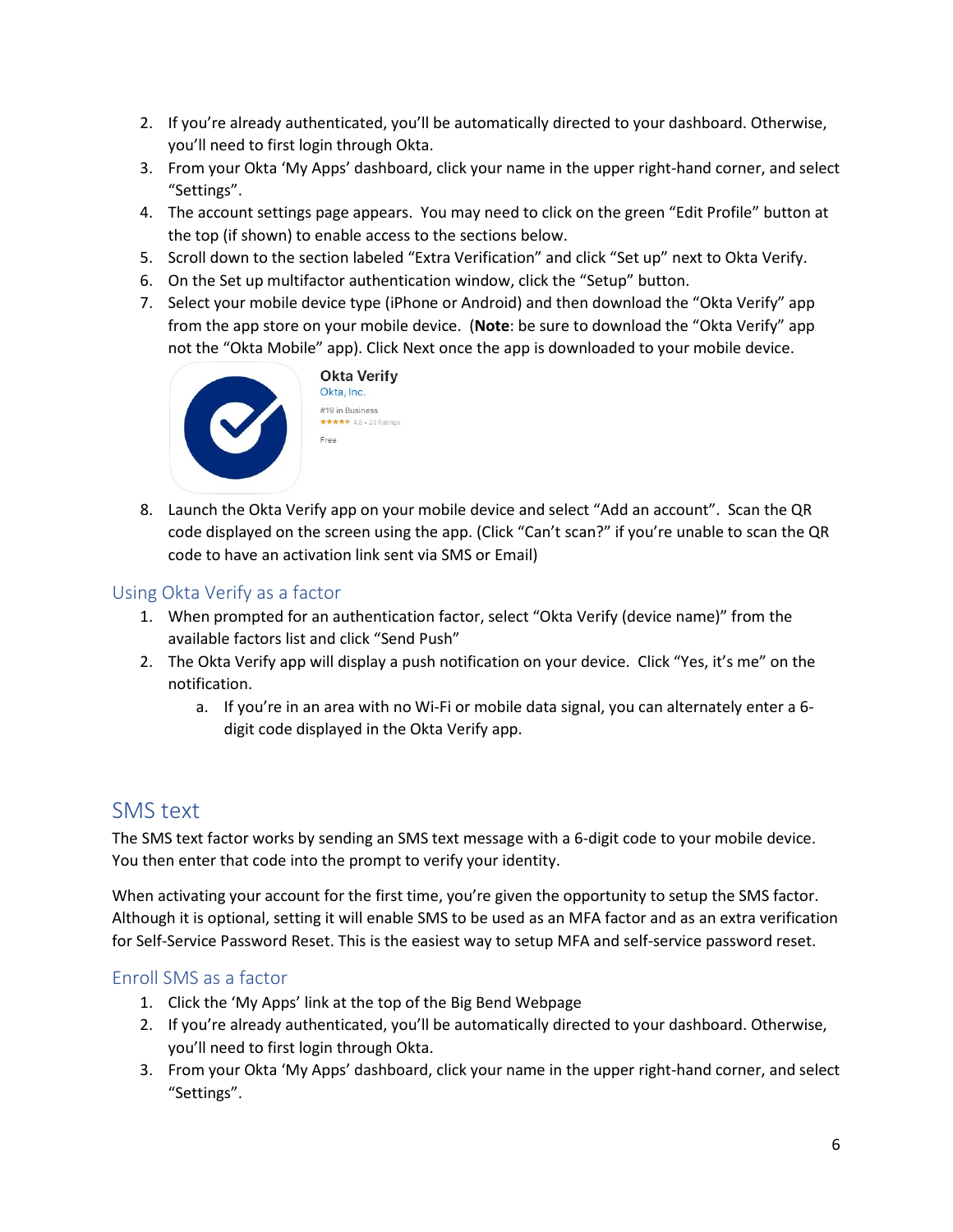- 4. The account settings page appears. You may need to click on the green "Edit Profile" button at the top (if shown) to enable access to the sections below.
- 5. Scroll down to the section labeled "Extra Verification" and click "Set up" next to SMS Authentication.
- 6. On the Set up multifactor authentication window, click the "Setup" button.
- 7. Select the country where this mobile phone is registered (IE: This sets the Country Code that will be used for dialing this number).
- 8. Enter the 10-digit Phone Number (with area code) and click "Send code"
- 9. An SMS message with a 6-digit verification code will be sent to the phone number you entered. Enter this in the field provided and click "Verify"
- 10. If the code matches, you'll be returned to the account settings page and a note will display showing that the SMS factor was successfully enrolled.

#### <span id="page-7-0"></span>Using SMS as a factor

- 1. When prompted for an authentication factor, select "SMS Authentication" from the available factors list
- 2. Click Send code. (**Note**: the SMS message is not automatically sent. You must first click Send code to initiate the SMS message)
- 3. You should receive an SMS message with a 6-digit code. Enter the code into the field provided and click "Verify"

# <span id="page-7-1"></span>Voice Call

The Voice call factor works by calling you by phone and reading a 5-digit code aloud. You then enter that code into the prompt to verify your identity. Either a mobile or landline phone can be specified, but, if you're prompted for this authentication factor, you will need to have access to the phone line provided to receive the call.

When activating your account for the first time, you're given the opportunity to setup the Voice Call factor. Although it is optional, setting it will enable Voice Call to be used as an MFA factor and as an extra verification for Self-Service Password Reset. This is the easiest way to setup MFA and self-service password reset.

#### <span id="page-7-2"></span>Enroll Voice Call as a factor

- 1. Click the 'My Apps' link at the top of the Big Bend Webpage
- 2. If you're already authenticated, you'll be automatically directed to your dashboard. Otherwise, you'll need to first login through Okta.
- 3. From your Okta 'My Apps' dashboard, click your name in the upper right-hand corner, and select "Settings".
- 4. The account settings page appears. You may need to click on the green "Edit Profile" button at the top (if shown) to enable access to the sections below.
- 5. Scroll down to the section labeled "Extra Verification" and click "Set up" next to Voice Call Authentication.
- 6. On the Set up multifactor authentication window, click the "Setup" button.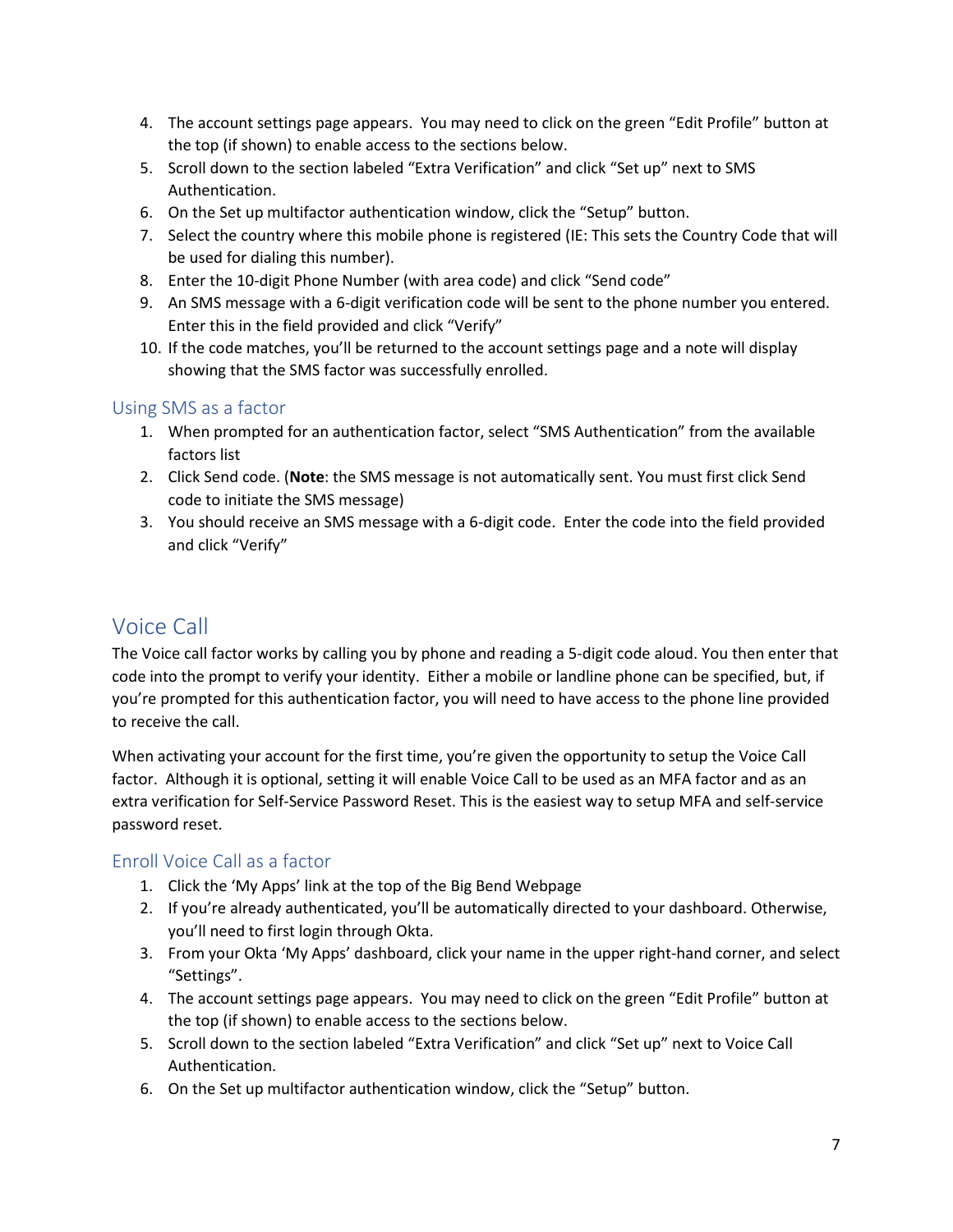- 7. Select the country where this voice phone is registered (IE: This sets the Country Code that will be used for dialing this number).
- 8. Enter the 10-digit Phone Number (with area code) and click "Call"
- 9. A voice call is placed to the phone number entered and when answered, an automated voice will read a 5-digit number aloud. Enter this number in the field provided and click "Verify"
- 10. If the code matches, you'll be returned to the account settings page and a note will display showing that the SMS factor was successfully enrolled.

#### <span id="page-8-0"></span>Using Voice Call as a factor

- 1. When prompted for an authentication factor, select "Voice Call Authentication" from the available factors list
- 2. Click the Call button. (**Note**: the voice call is not automatically initiated. You must first click "Call" to initiate the voice call)
- 3. A voice call is placed to the phone number registered and when answered, an automated voice will read a 5-digit number aloud. Enter this number in the field provided and click "Verify".

### <span id="page-8-1"></span>One Time Password (OTP) token.

For students and staff that may not have or would prefer to not use a mobile device, an OTP token can be assigned by library staff. To get an OTP token assigned to you, you'll need to provide proof of identity such as Employee or Student ID. Library staff will then register a token to your account to be used as your secondary MFA factor.

**Important Note**: Be mindful that this token is used to authenticate you to our systems. This means that the token is like a password and should be guarded just as you would your password. Don't leave it lying around unattended and don't give out the number listed on the token to anyone.

#### <span id="page-8-2"></span>Using the OTP token

- 1. When prompted for an authentication factor, select "OTP C200" from the available factors list (if not already selected)
- 2. Press the button on the token to display the current 6-digit number.
- 3. Enter the number into the field provided in the authentication prompt and click "Verify".

**Note:** The 6-digit number displayed on the token changes every 60 seconds. The lines on the left of the display show how soon the number displayed will change. There are a total of 6 lines each of which represents 10 seconds. If only one or no lines are shown when you press the button, it may be best to wait for the next code to display before typing it into the prompt.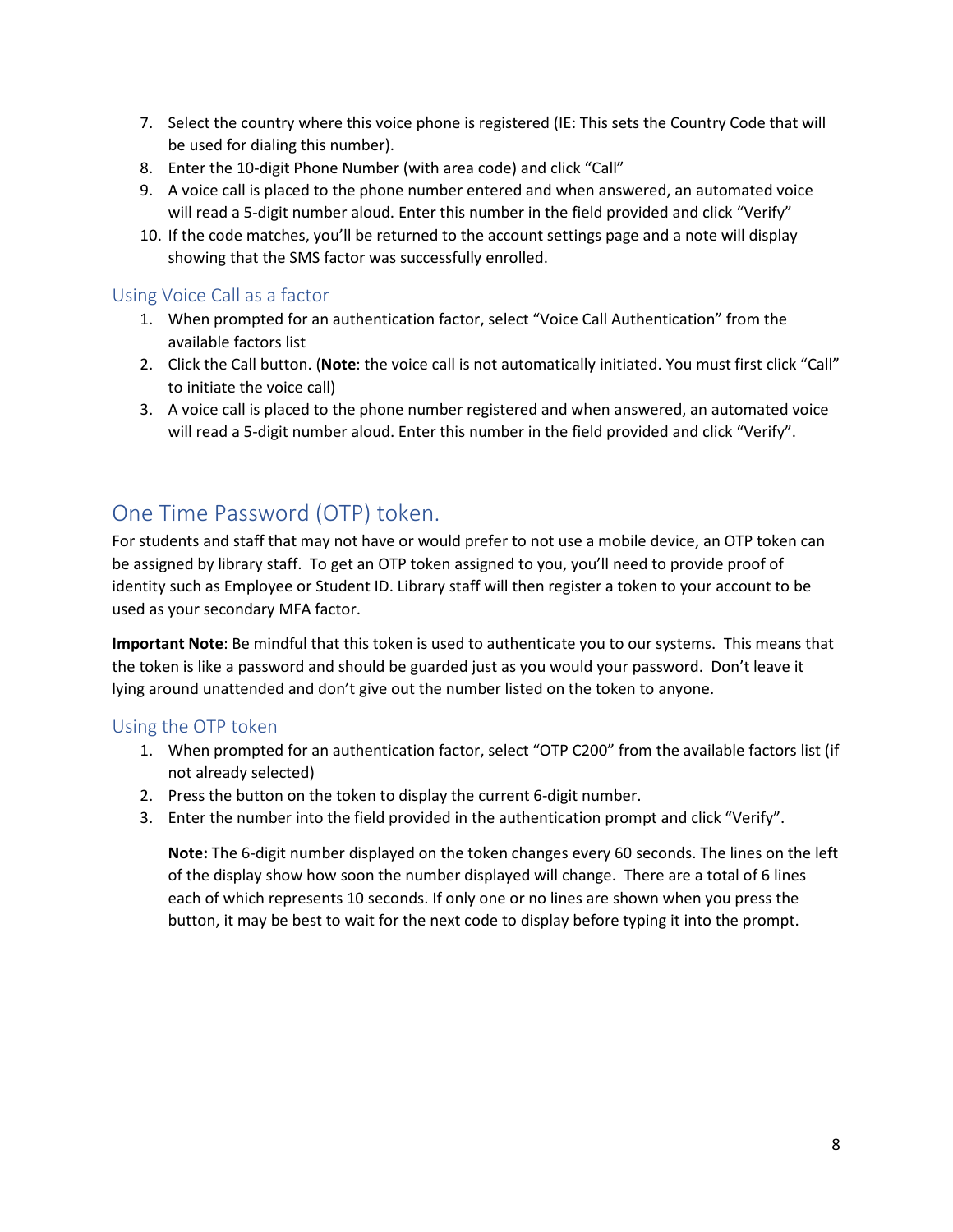

If your token is lost, stolen or stops working, you'll need to notify library staff so they can deactivate the old token and assign a new token. If you no longer need the token, it can also be returned to the library for deactivation and re-use.

# <span id="page-9-0"></span>FIDO Key (Employees only)

The FIDO keys that Big Bend uses are small touch-activated USB devices that are assigned to a specific user. The key can be removed and used by that user in another computer if needed.

If you have set up the Okta app or SMS text options for your mobile device, a FIDO key is not necessary. For employees that are unable to use a mobile device for MFA, FIDO keys are available in the library.

#### <span id="page-9-1"></span>Enroll a FIDO Key factor

1. Pick up a FIDO key from library staff (example shown below)



- 2. Insert the key into an available USB port on your workstation or laptop.
- 3. Open a web browser and click the 'My Apps' link at the top of the Big Bend Webpage
- 4. Once logged into Okta, click your name in the upper right-hand corner and select "Settings".
- 5. The account settings page appears. You may need to click on the green "Edit Profile" button at the top (if shown) to enable access to the sections below.
- 6. Scroll down to the section labeled "Extra Verification" and click "Set up" next to "Security Key or Biometric Authenticator".
- 7. On the Set up multifactor authentication window, click the "Setup" button.
- 8. Click the "Enroll" button to initiate the enroll process for your key
- 9. You'll be prompted to insert the security key and touch it to complete the enrollment. (A LED on the security key will be flashing).
- 10. Your browser may also ask if you want to allow the site (bigbend.okta.com) to see your security key. Click "Allow".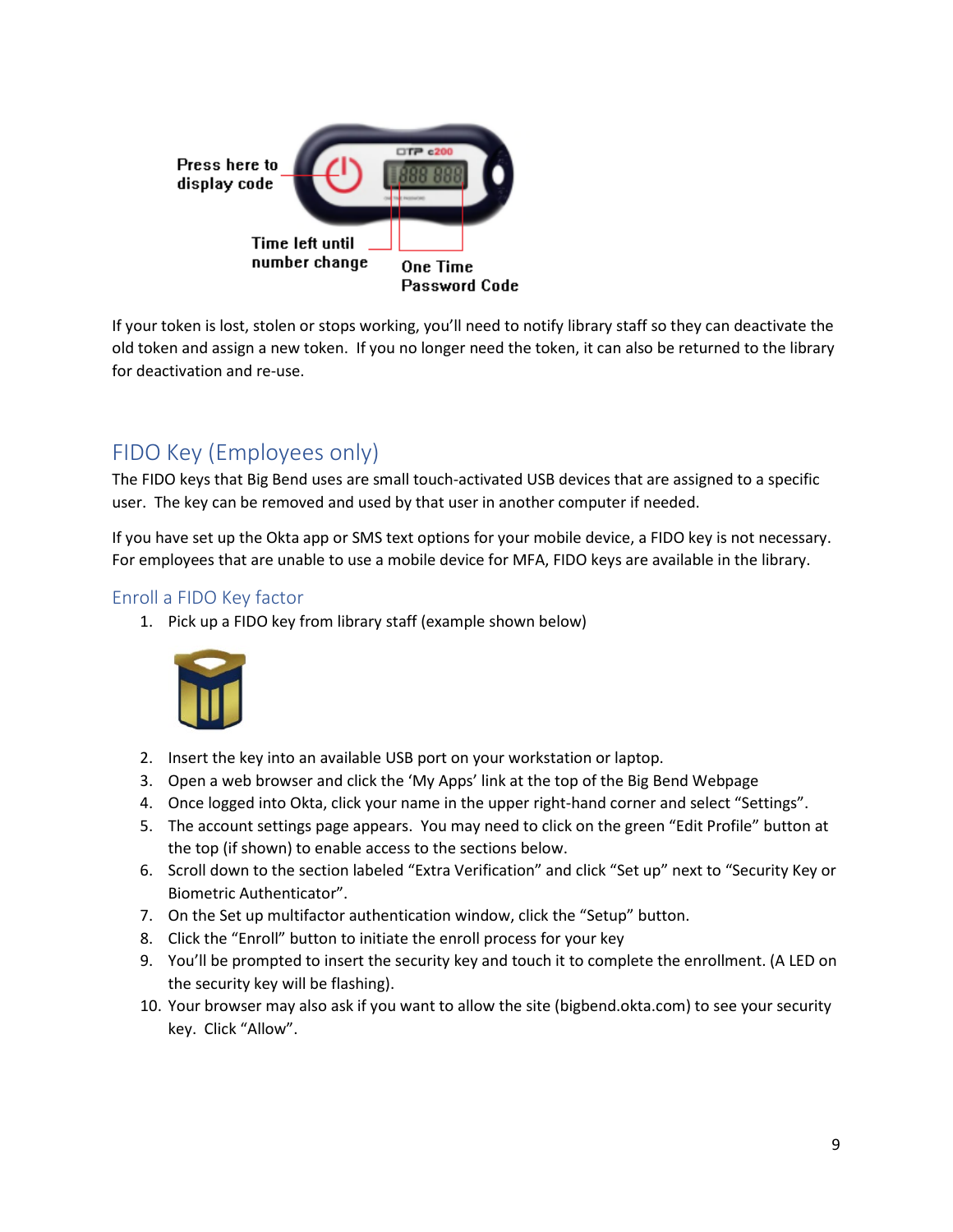#### <span id="page-10-0"></span>Using the FIDO Key as a factor

- 1. When prompted for an authentication factor, select "Security Key or Biometric Authenticator" from the available factors list if not already selected.
- 2. Your browser will prompt you to insert and touch the security key to authenticate.

**Note**: Be sure to keep track of the FIDO key…. Because it's so small, it can be easily lost. Also, anyone that has physical access to your key can authenticate with that key (for MFA only). Be sure to not leave the key in the USB port if the computer is in a public location. Also, if this is the ONLY factor you have enrolled, you will need to have the key with you any time MFA is required.

# <span id="page-10-1"></span>Selecting a factor to use

When prompted for a secondary authentication factor, you can select from any of the factors for which you've setup. The window will always default to the factor you last used.

To select a specific factor:

1. Click the drop-down arrow next to the icon at the top of the message to see the list of available factors, then select the factor you'd like to use.



# <span id="page-10-2"></span>Unexpected Okta Verify, SMS, or Voice call prompts

If you receive an SMS, Voice call or Okta Verify prompt for secondary authentication but did not just attempt to authenticate, then your credentials may be compromised. This is a sign that someone other